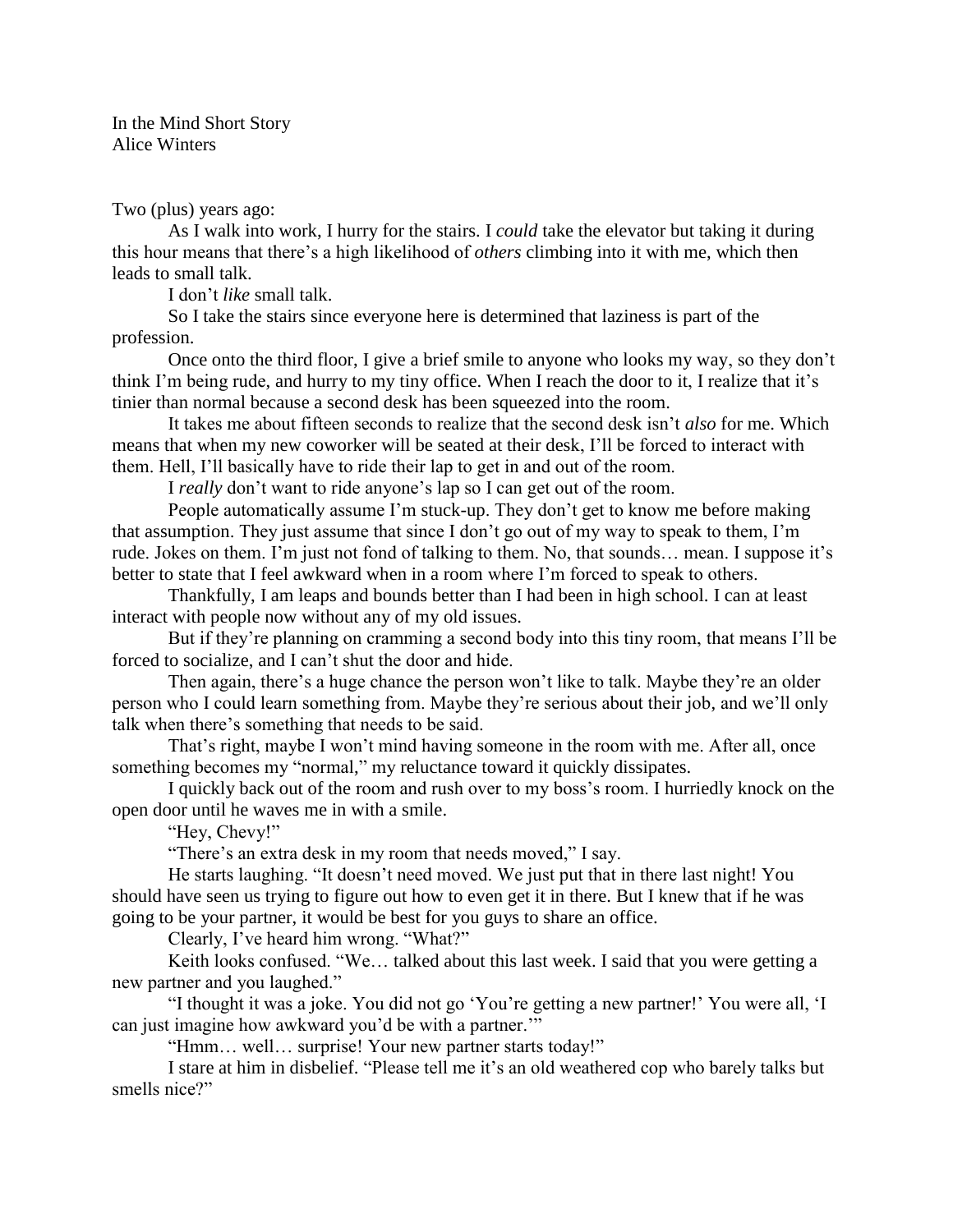"He *does* smell nice, and he was a cop before!"

"I'm honestly not worried about that stuff at all, so I don't know why I said it. But the barely talking part, please tell me that part's right?"

His head snaps up as I hear the elevator open. "Speak of the devil, here he is!"

Because of the way the office is set up, I can't see him until he's halfway through the open area where the rest of the department works. My traitorous eyes are instantly drawn to him as he saunters in. The smile on his face seems permanent as he appears to be walking in slow motion, smiling and waving at each person he passes. He even starts laughing and pats some guy on the back like they've been friends for years. He looks like he belongs in a fashion magazine or maybe he should *play* a cop in the movies.

His clothes hug him perfectly from the way the jeans rest tightly around his hips to the way his button-up is snug enough I can just barely see the outline of muscle. His blond hair is styled back, like he spent *time* doing it and he has a beard started that looks strangely good on him. I generally can't stand beards, but I'm strangely into this one.

"Are you going to wipe the drool off your face before you greet him or do you want me to introduce you as a K-9 unit?" Keith asks.

My attention snaps back to Keith as I turn to face him. "I'm not *drooling*. He might be… attractive, but he's totally not my type."

"Who's not your type?" a voice behind me asks.

How the hell did he get here so fast? Wasn't he just slow-mo sauntering around the office? I quickly turn around and catch the man's eyes. "Keith," I quickly spit out.

He looks over at Keith, who is definitely old enough to be my father. "I don't know, he's a pretty handsome man," he says.

Keith laughs and might even blush a little as I die inside. "You two are going to get along *marvelously!*"

The man, who is probably around my age, gives me a huge smile. "You're my partner, right? I'm so happy to finally meet you!" He holds his hand out, and I take it. "Seneca Bates."

"Chevy Wright."

"Like the car *and* the plane?"

"Yes?"

"I love that," he says, and I realize he's still shaking my hand, so I try to pull it away.

"I have a few things to do, so Chevy, do you think you can take Seneca around and introduce him to everyone?" Keith asks.

Clearly, he hates me.

"Of course," I say. "Um… right this way."

I step outside and look around for who I should introduce him to. Of course the woman sitting close to us is staring at us, and now I feel obligated to introduce Seneca to her. I walk over to her and Seneca smiles.

"This is Seneca," I say, and at that very moment, I realize that I don't remember her name.

There's a moment of awkward silence where the obvious, "And Seneca, this is so and so" should go. Instead, I'm standing here like an idiot, she's beaming like an idiot, and Seneca just looks confused and unjustly handsome.

He holds his hand out. "It's nice to meet you, and you are?" "Sandra."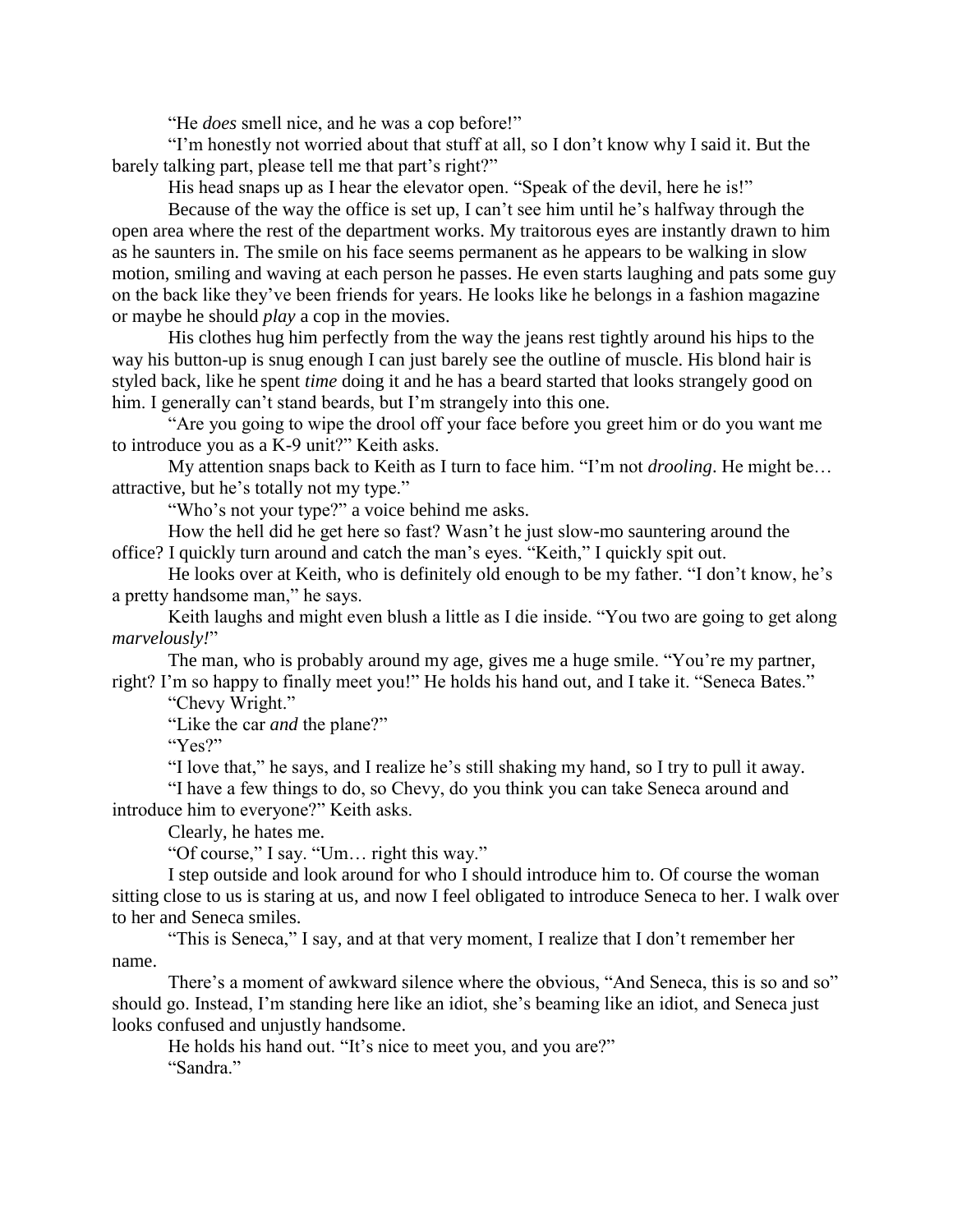After that horrorfest is over with, I decide that I have properly introduced him to enough people, so I rush back to my (our) office as Seneca follows after me.

"Is that it?" he asks.

I slam the door shut and look at him. "I don't remember any of their names," I admit. He grins. "Are you new too?" he asks.

"No… I've actually been in and out of this place for *years*. Like… since I was a kid." He starts laughing, and for some reason, it makes me smile. "Alright. That's okay, I don't mind introducing myself. I already met Tami and she's been great."

"Oh… uh huh."

He raises an eyebrow. "You don't know who Tami is, do you?"

"No, I don't." I look around at the small space. "So anyway… I hope you like a tight

hole."

"Loose ones generally aren't as fun," he says, and I gape at him in horror.

Oh. My. God. I'm going to die. "The room."

He grins at me. "I got it."

"Excuse me."

I rush out, leaving him inside before racing into Keith's room and slamming the door shut. "I would like to quit."

He looks up at me. "Why?"

"I just asked if he liked a tight *hole*."

Keith starts laughing.

"Will you fire me?"

"What'd he say?"

"That…" I don't even know if I can say it. "Loose ones aren't as fun."

Keith starts laughing harder. "I already love him. Now get out there and come back with more embarrassing things to make me laugh!"

"I don't even know why I consider you a friend," I say sourly as I turn toward the door. "Chevy."

I hesitate and look back at Keith.

"Don't think I haven't noticed you… getting unhappier with everything… This is a lot for you to deal with alone, and I don't want all of that weight just on you. I really think this could be good for you. But you have to *let* it be good for you."

I sigh, knowing that he's right. "I'll try."

"And stop talking about holes. That's *not* the way to get your new partner to like you."

I quickly leave the room and find Seneca standing in the middle of the cubicles with a huge crowd around him. There is *no* way I'll be able to get along with this man.

I debate running to my office and pretending that I never heard of a "Seneca Bates," but I decide to man up and awkwardly stand to the side, out of sight, until Seneca is done with introductions. As soon as he sees me, he heads over with a smile.

He nods at our small office. "Are you ready to penetrate the hole together?" he asks, looking into the room.

For some reason, my brain shorts out, and I start laughing. "You're not going to let me forget that, will you?"

"Probably not, but if I'm being honest, I like how upfront you are."

"I just… regret this entire day. I want to go home, hide on my couch, and probably find a new job."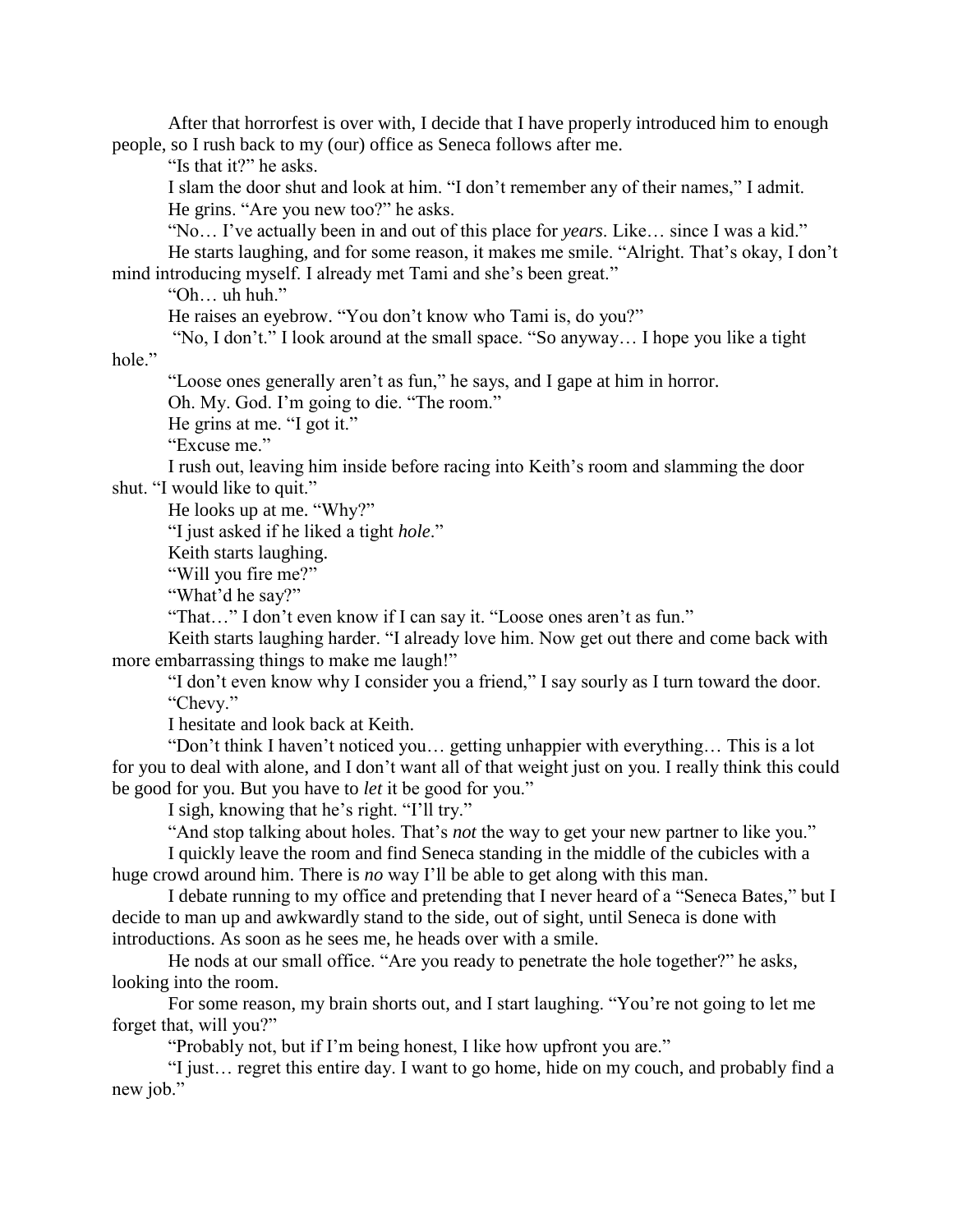He's grinning at me. He has one of those grins that seems to make everyone else want to smile. So here I am, grinning like a fool for NO reason. Just… strangely charmed by him. Although, he's like a walking sex god, there's absolutely no reason why I *wouldn't* be charmed by him. But he's probably not even gay.

He steps up to the doorway and looks inside. "Is this a real office?"

"I don't think it is," I admit. "Do you have a gift, Seneca?"

"I do. I can mimic people's gifts." He reaches out and touches my arm. "Now I can mimic your gift."

"What? That easily?"

"Pretty neat, huh?" he asks with a grin. "I have literally *no* idea what to do with your gift or what it does. Since you're clearly a bit kinky, I'm leaning towards the ability to make sex slaves?"

I point at him. "Yes. I have a house *filled* with sex slaves," I say dryly.

He pokes my arm.

"What are you doing?"

"Trying to turn you into one."

"This is not… appropriate!" I say while trying to pretend I'm not slightly thrilled by the prospect of being a sex slave to this man who has charmed me out of using my *brain*.

The door opens and Keith pokes his head in. "I know there's probably not room for three of us in this tight hole, but that client I talked to you about this morning is now here."

"I would like to resign," I decide.

"I've literally never been asked for a threesome on my first day at work, but I'm starting to think I'm going to like this place," Seneca jokes.

"Good, you can have my position," I say.

Keith pats my back. "Chevy likes to pretend he hates everything, but he secretly loves all of it."

"So, a job? Good, great, let's go." I hurry off before anything else can happen to make this day any worse.

Seneca goes for the elevator, so I get in beside him. The moment the doors close, he looks at me, and I know the dreaded small talk is coming.

"Why do we get our own room and everyone else is crammed in cubicles?"

"I guess because we're part of the 'special' side of the team."

"Ooh. I like it. I can introduce you to everyone if you want since I remember their names."

I'm slightly impressed. "All of them?"

"Yep."

"How?"

He chuckles. "It's a talent."

The door opens and the woman at the front desk smiles. "Seneca!"

"Hey, Pat!"

"Since you're new in town, if you need anyone to show you around, I'd be more than happy to!"

He gives her a huge smile but waves her off. "Thanks, but Chevy already offered!" *I did?*

"Who?" she asks.

"Oh sorry, last names. Detective Wright."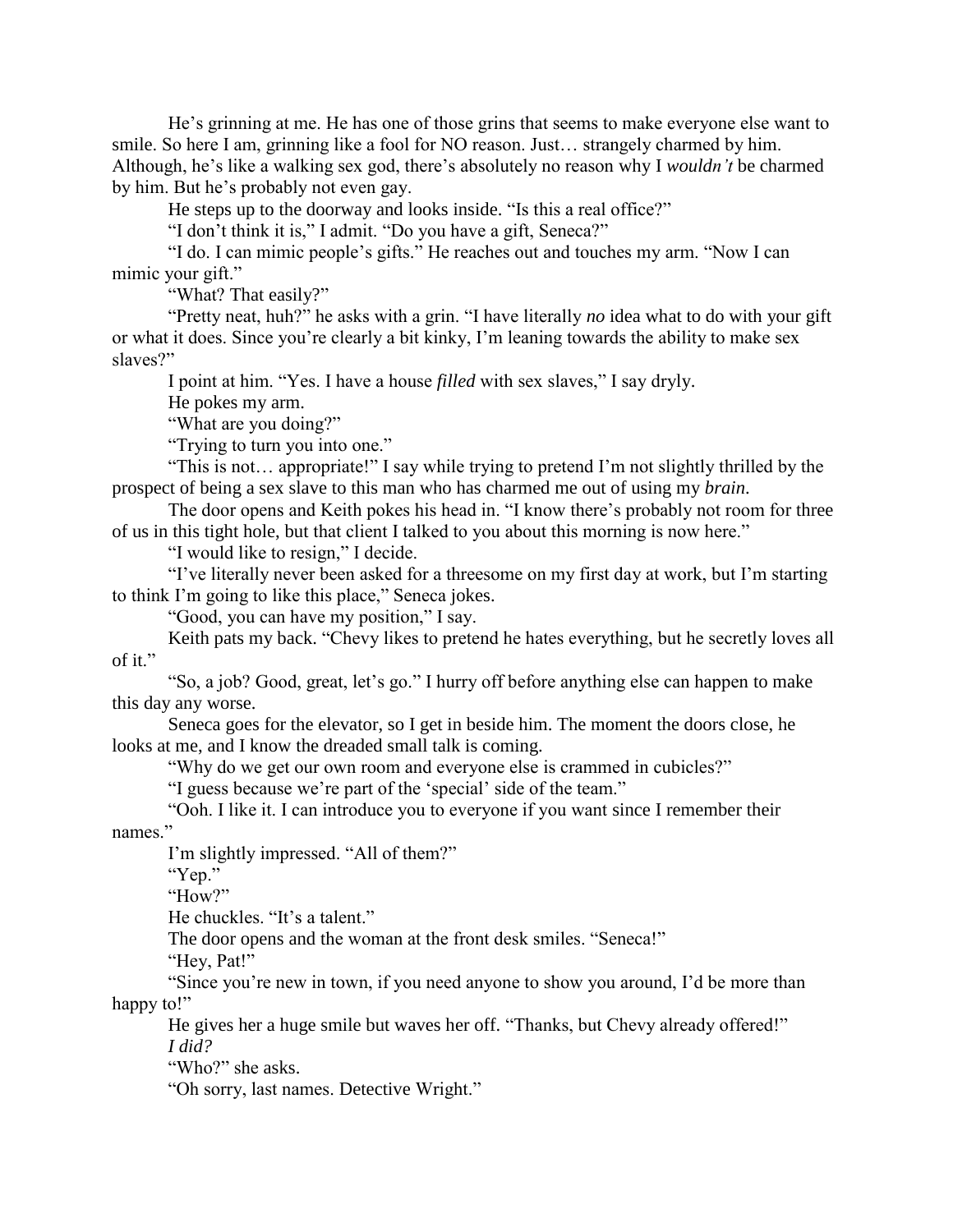"Who?" she repeats

He glances at me and points. "Did I get your name wrong?" he asks.

I shake my head, not having the heart to tell him that she just doesn't know my name.

"No. That's my name."

The woman politely chuckles. "Oh! Him! Haha! Well… good luck."

We head out the door and Seneca looks at me. "Is she new?"

"No. I actually try to avoid everyone so I don't have to talk to them."

"Why would you do that?" he asks, eyebrows knitting.

"So… I don't have to talk to them."

"You don't like talking to anyone?"

I shrug. "I've just… never been much of a talker, really."

"You talk to Keith."

"I know Keith."

"You'd know these guys too if you talked to them."

"Keep your optimistic social nonsense to yourself. I *like* not talking to people. Social people think it makes me upset to not socialize. I can talk to people just fine. I *prefer* not to. I like interacting with people close to me and that's it."

"Hmm… I'll penetrate your social bubble some day."

I turn right and head for the hallway while the word "penetrate" circulates in my brain. "I don't want penetrated… no… not…" Why have I said so many ridiculous things today?

He gives me a mischievous grin. "Oh? Do you want to penetrate my bubble?"

"Not… like *that*… with *you*."

"But with other people?"

"No! I only… I'm confused."

"I was talking about your social bubble. You're the one that went *there*," he says, but he looks very content that it went there.

"I apologize. That was not professional at all. I don't know why I said those things. I'm sorry."

His smile seems to widen. "That's alright. I feel like we're just getting closer."

"I don't want to get closer." I take a deep breath. "Alright. Here's the room before I shame myself anymore," I say as I point to it. "So… I guess I should've been explaining things to you as we walked instead of talking nonsense. So Keith talked to me about this man earlier. I guess he was attacked by someone when he'd been walking home. He hit his head and doesn't seem to remember what happened, so he can't recall who did it or how it happened."

"Okay, so memory loss inflicted by the trauma. I get it."

"I don't really know how to pull you into a memory with me. I guess we should've tried it on Keith or someone first…"

"I like to wing it."

"Okay. We'll… 'wing' it and see what happens," I say as I pull open the door and lead him inside.

The man sitting at the table smiles when he sees us. He's an elderly man with gray hair and wrinkles around his blue eyes.

"Good morning, I am Detective Wright, and this is my partner Detective Bates," I say as I walk up and shake his hand. He takes my hand before moving to Seneca.

"Nice to meet you. You can call me Ron. You think you're going to be able to help?" he asks hopefully.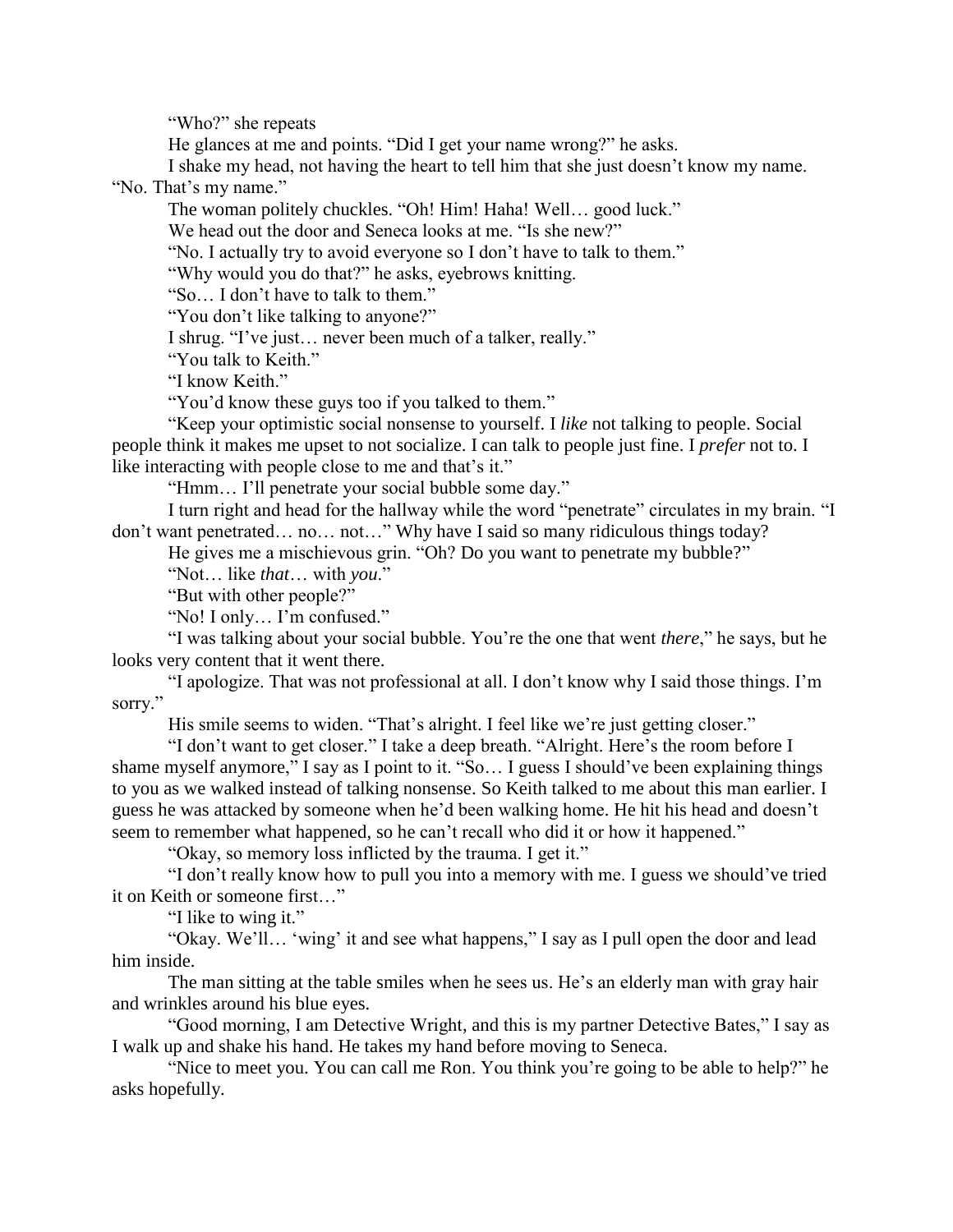Seneca and I take a seat in front of him. "I'm going to try. So, this happened last night, right?"

He nods. "Yep! Some hooligan mugged me and stole my wallet and there was nothin' I could do about it. Now… you're gonna work magic on me, right? Will you use a wand like they do in the movies?"

"Um… no, I only have to touch your hand. Is that alright?"

"I don't see why not! I am a bit disappointed about the wand though."

"Are you ready then?" I ask.

He seems strangely excited about this. "Let's work some magic!"

"I just need your hand."

He holds it out so I take it and then look at Seneca while wondering how this is going to work.

"I think if I just touch you, I can figure it out," he says.

I merrily leave him to it, since it's out of my expertise.

He reaches out and takes my free hand, and I can't help but look down at it. If worse comes to worse, I'll go into the memory alone. I'm used to going into memories alone seeing as I've never met anyone who has a gift similar to mine.

I touch the man's arm and close my eyes, but my focus strays to Seneca's hand that's warm in mine. This is just a job, so I don't know why I'm letting my mind stray. I take a deep breath and plunge into the man's memories.

When I open my eyes, I know I'm in the memory. It's a hard feeling to describe, but it's such a familiar one. One I used to resent. One I sometimes still resent. But what I'm more surprised about is that Seneca is here with me. His eyes are wide as he looks around.

He smiles at me. "Hey! We did it!"

"Yeah," I say, equally shocked.

He cocks his head to the side as he looks at something past me. "Is this… how these memories usually are?" he asks.

"Yeah, this seems pretty normal..." That's when I hear the moaning.

Quickly, I spin around and see the old man standing in the middle of the room, whip in hand… wait… what?

His back is to me and his legs are spread, seeing as he's completely naked, I see *too* much. Especially his balls drooping toward the ground like they want to become one with it.

On the bed is a naked woman with her ass in the air. She has wrinkles making her ass sag, telling me that she has to be as old as the man.

"If this is how it usually is, then I'm excited to see what we get into next!" Seneca says. I quickly turn to him with wide eyes. "This is not! No! Not! Oh my god!"

"I mean… I've seen a lot of kinky porn, but I've *never* seen two dinosaurs go at it. It's like 3D porn, you know? You basically have the gift to constantly watch porn," he says.

The man smacks her ass with the whip and the wrinkles and excess skin shudders as she *giggles*.

"This isn't… this is someone's private memories! We need to leave!" I'm not sure I honestly care at the moment about their private memories. I just care about the scars I will have to deal with for the rest of my life.

"Yeah, but you said it yourself that you would automatically go to the memory that deals with the case. So this must be it, right? We just haven't gotten to that part."

When I look up at him, I realize that he's grinning like a fiend. "I *guess*."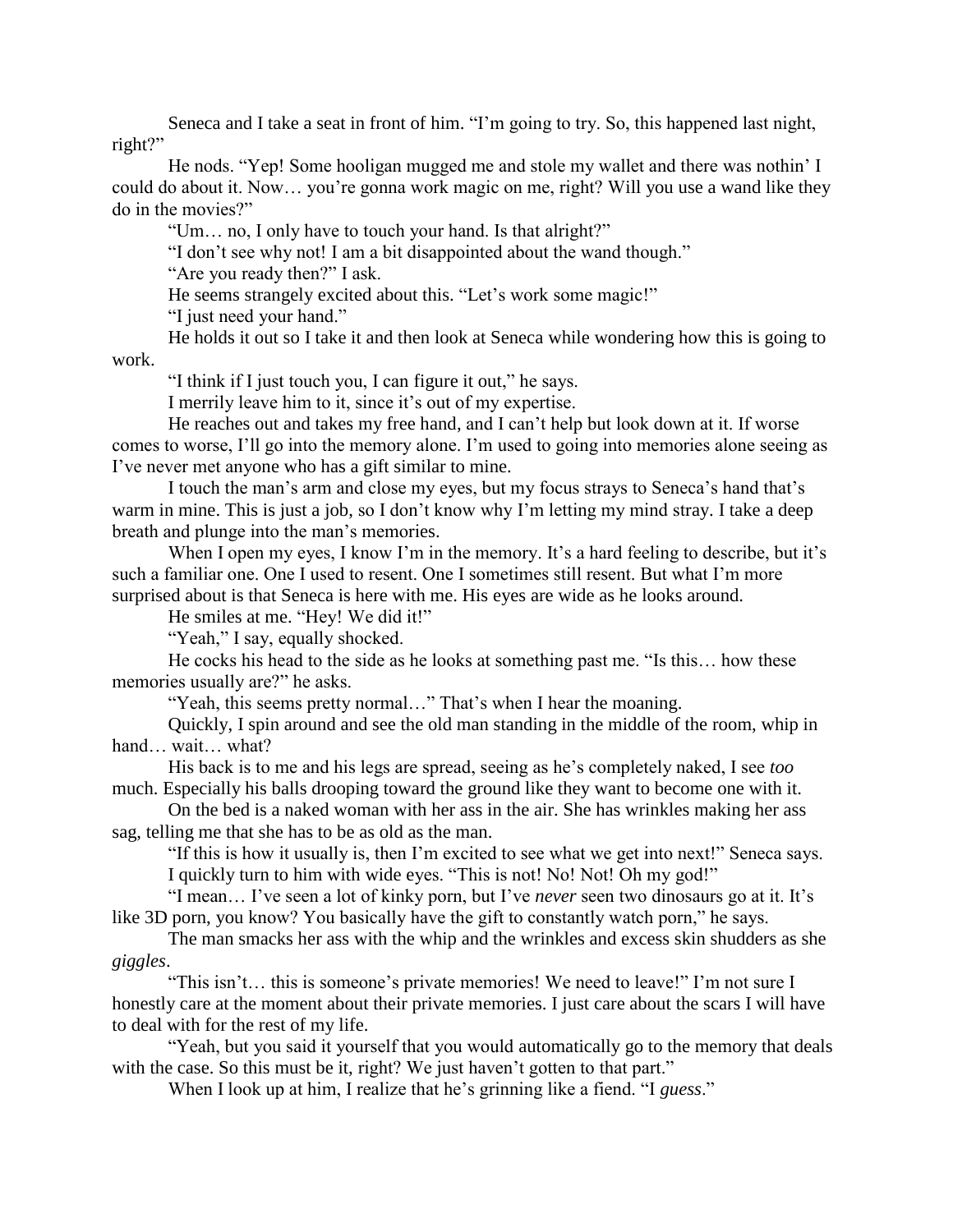"It's just some balls. I mean… saggy balls but balls… look at how far they stretch. Those have to be a record right? He could jump rope with those."

"Who *hired you?*"

He starts laughing. "We could treat it like an anatomy class to make it less awkward. He is now… oh my god."

"Look away!"

it.

"Oh NO!"

"STOP WATCHING!"

"I can't! How's he… how… no! No!"

"This has been a horrible day."

"This is definitely not what I thought I'd be doing today either! The way he's just going *at it*."

"Who *hired you?*" I repeat, *refusing* to look at the scene before me. Seneca is adhered to

"If I'm being honest, I was reluctant to come here… I really didn't want to do anything with my gift, but they thought this transfer would be the best. If I knew this is how my day was going to go, I wouldn't have even hesitated!"

"No! We don't… we don't just stumble upon great-grandparents doing… having… this! We… do other stuff."

"The *movement* he has. He had to have had his hips replaced!"

"I think they hired the wrong person. This is a joke! Oh my god! That's what it is. It's April Fools' day. Keith thought it would be hilarious to be mean to me. You're actually some random guy they hired."

"It's March 2."

"Early April Fools' day!"

He starts laughing and it makes me smile. "We're going to have so much fun together." "I'm not sure we will."

"I can already imagine the adventures. Oh look, they're finished."

I look over and see that they are most definitely NOT finished before glaring at Seneca, who thinks it's hilarious. "My eyes are *burning*."

"Oh, a little vagina isn't gonna burn your eyes. Unless the lady hasn't washed it in a while then all bets are off."

"I'm going to gag."

"They're either finishing or having a heart attack. I can't tell."

"What are those noises?" I cry.

He just laughs harder and thankfully, during all of that, they start putting clothes back on. Ron kisses the woman, says his goodbyes, and heads toward the door.

"Now we can just… follow him?" Seneca asks curiously.

"Maybe… I'm feeling a little sick," I say as I start following after him. Outside the house, he glances down at his phone before he begins walking.

"This is so crazy. Now that I don't have glorious sex going on to distract me, it's… I just can't even wrap my mind around this. If I took off running that way, what would happen?" he asks as he points in the opposite direction.

"Nothing. There'd be nothing there, nowhere to run to. While he probably mentally *knows* what's that way, unless he's literally never been there, it won't be connected or a concern of the current memory. You can't go beyond what the memory is."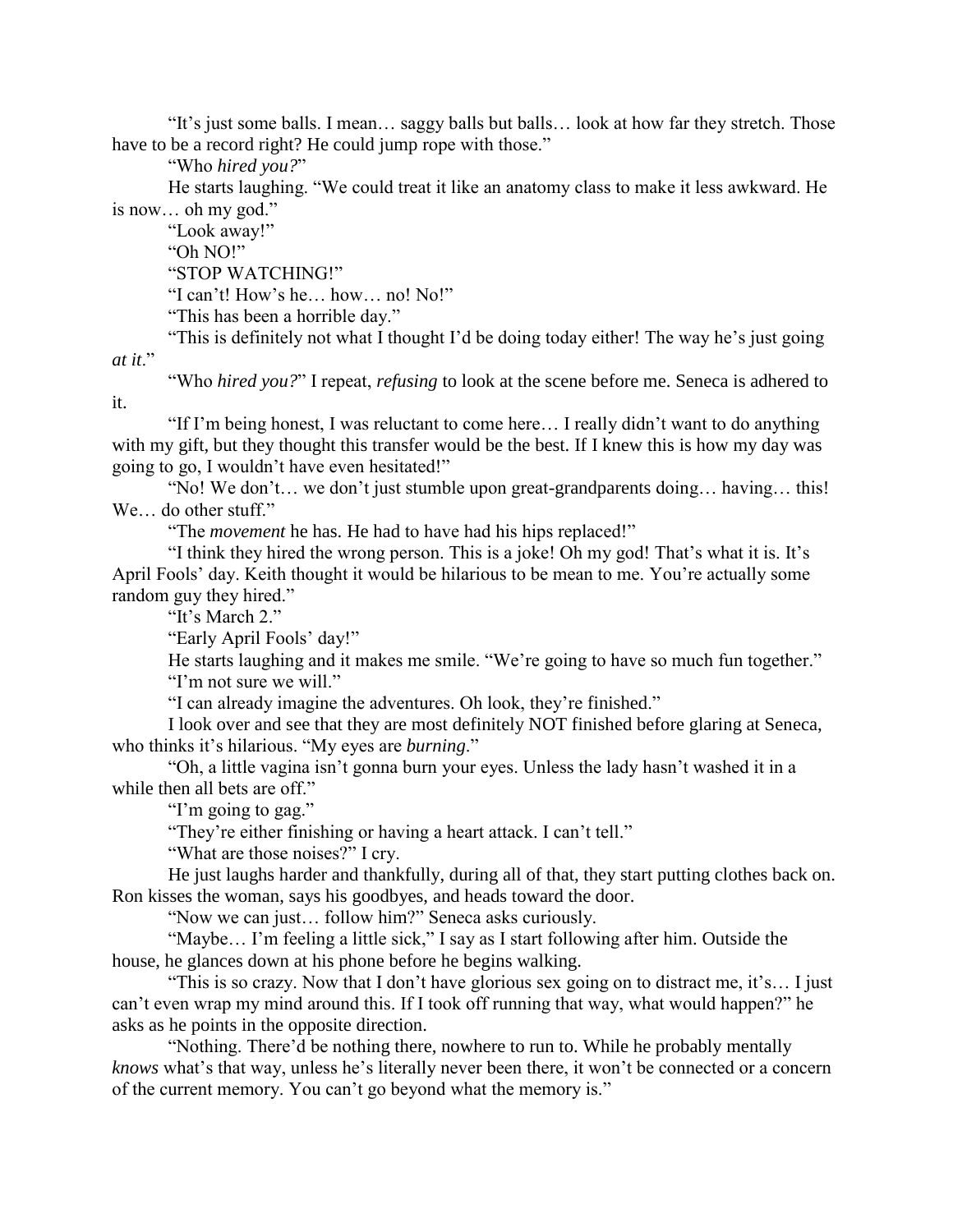"This is just… amazing. How do you do this?"

I shrug. "I honestly… don't know."

"Do you like your gift?"

I look over at him because the question seems to have a lot of weight to it. Does he not like his gift? "I don't know. I like that I can help people, but I hate many of the things I see. What happened in there, generally isn't what we walk into."

Just then, a man steps out of an alleyway and grabs onto the older man.

"This is," I say solemnly.

The man is wearing a hood that disguises most of his face, but as Ron stumbles and slams into the building wall, he grabs onto the man, pulling his hood halfway down. It doesn't help him, but it pushes the hood down which allows me to get a better look at the attacker.

"I want to do something to help him…" Seneca says quietly. "But then I remember it already happened… and I can't."

Ron struggles to pull away as the young man grabs for his wallet. "Exactly. But that's why we're here to help. Hitting his head when he fell into the wall is probably what made him forget, but we can see some of the attacker's face even with the hood on. He's white…"

"Okay… you're right. He looks to be in his late twenties, maybe? About six feet tall."

Together, we pick apart every detail of the man that we can figure out, and I realized just how helpful it is to have someone beside me during it. And maybe this won't be half-bad.

## Present:

I'm lying on the couch, head on Seneca's lap. His fingers lazily run through my hair as we watch the movie that's on the TV.

The elderly couple on the screen lean forward and gently kiss each other, and I *already* know what's coming next.

"Do you remember the first time we watched geriatric porn together?" Seneca asks.

"No."

"Fine, it wasn't *porn*. Sex."

"No."

His fingers sink deeper in my hair. "It was my first day at work, you took me into that memory and forced my innocent eyes to watch them."

"No."

"He had a whip."

"Didn't happen." Even though I keep my eyes fixated on the TV, I know he's grinning at

"That's weird. I clearly remember it. She was on all fours, remember?"

"No."

me.

He starts chuckling. "I'm going to keep describing it until you remember."

I groan before rolling onto my back. "Why? We're watching a sweet movie and you have to ruin it by making me remember… *that*."

"You were so embarrassed. Gosh, you were so cute. Now you're used to me and you don't get as embarrassed anymore. It's a bore."

"You've sacked me out like they would do to the mustangs to tame them," I say. "I just… go with it now."

"Have you ever purposely gone into a memory about sex?" he asks curiously.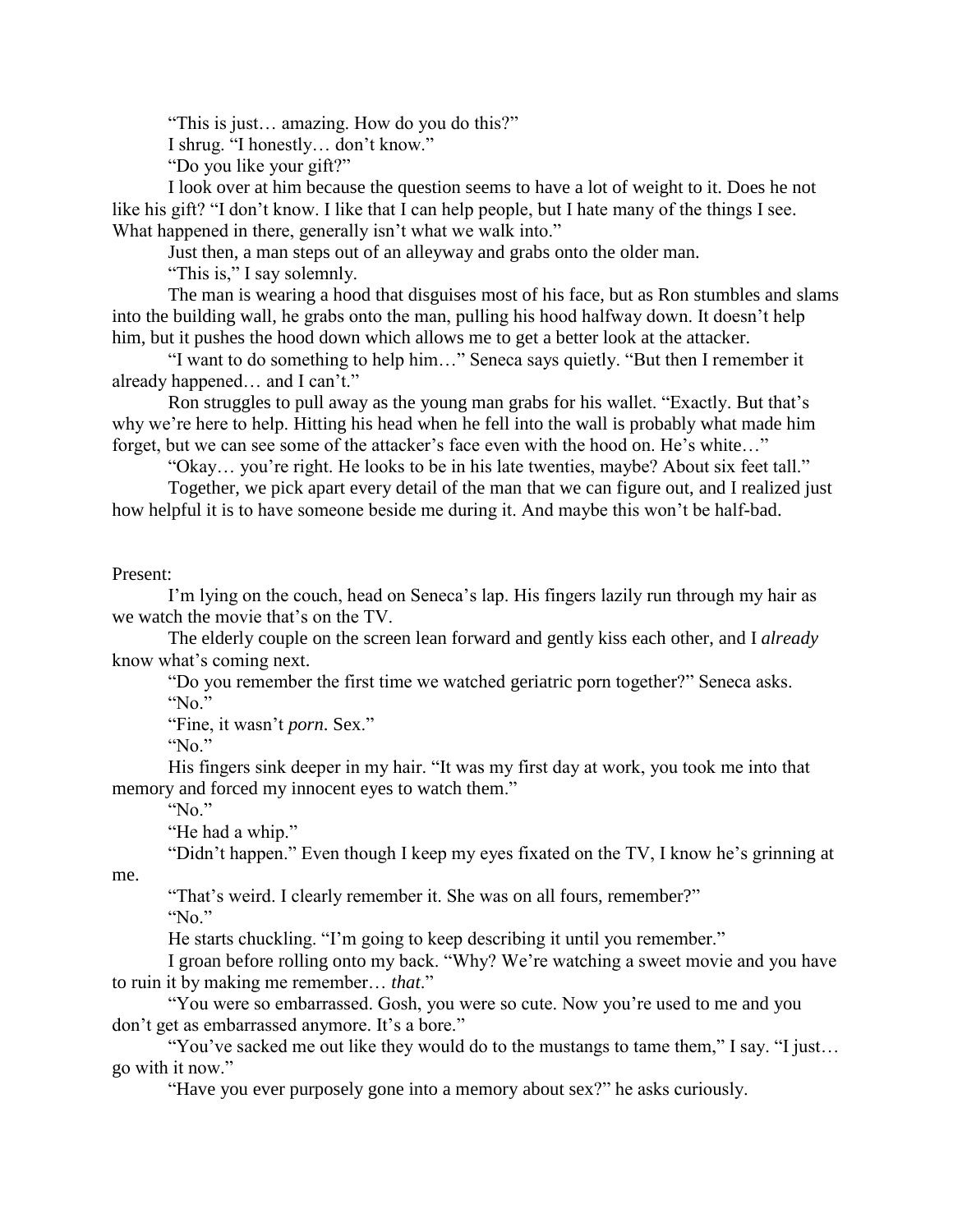Thoroughly disappointed in myself, I nod. "Once."

"Really? I can't imagine you doing that."

"I was sixteen and… curious. I was so embarrassed, yet I couldn't stop watching. It was horrible. And I felt so guilty about it afterwards that I could never look the guy in the eyes again."

"Who was it?" Seneca asks eagerly.

"A teacher I had a crush on."

"Oh my god. You little vixen! Oh! I'm going to go into the memory of you going into that memory so I can see your cute blushing face."

I sit up so fast that I smash my forehead right into his chin since he'd been in the process of leaning over me.

"Fuck!" he cries.

"I'm so sorry!" I say as I grab his face. "But no."

"You broke my face, and you're still going to prohibit me from going into your sex fantasy?" he asks as he holds his chin.

"Oh, like you haven't beaten me up and bloodied me plenty," I say as I pull his hand away from his face to check. "Just a little red. Are you alright?"

"Nuh uh… but maybe if I saw your sex fantasy, I'd feel better."

I shake my head. "You're my only sex fantasy," I say dryly.

He sniffs a little, and for some reason, it kind of turns me on. I need my brain checked. "I just… want a little sneak peek."

I cup his face and gently kiss his cheek. "I'm sorry about smashing your chin."

"Thanks, babe, but that won't make me forget."

I scowl, mad my plan failed. "Why?"

"Because I love you too much."

"If you loved me, you'd respect my privacy."

He snorts, so I grab him in a head lock and push him down onto his back. I crawl onto his stomach and stare down at him.

"You're crushing me! Your ass is too heavy! Death is coming for me."

I lift my foot up. "Real death will be coming soon," I say as I direct my foot toward his face.

"No! No! Why are you so aggressive!"

He grabs my leg, yanking me forward and whipping me off the couch like the child he is at heart. Then he oozes off the couch, onto me. "Hey, baby," he says in a creepy voice.

"Don't you have *things* to do?" I ask. "Like… finishing a movie?"

"Yes, to penetrate your memories."

I push him off of me and roll on top of him so he's the one being crushed. "No, thank you."

"I would let you go into *any* memory of mine that you would like. Want to see the first time I watched porn?"

"Hell no! That would be like… borderline pedophilia, right?"

Seneca thinks about it for a moment. "Would it?"

"Yeah?"

"Hmm… I don't know because I'm currently an adult."

"Yes, but I'd be watching a 'not adult' you. Let's not talk about this. Gross. Please. Erase this question from my memory. You always ask the weirdest questions. 'If I was a werewolf,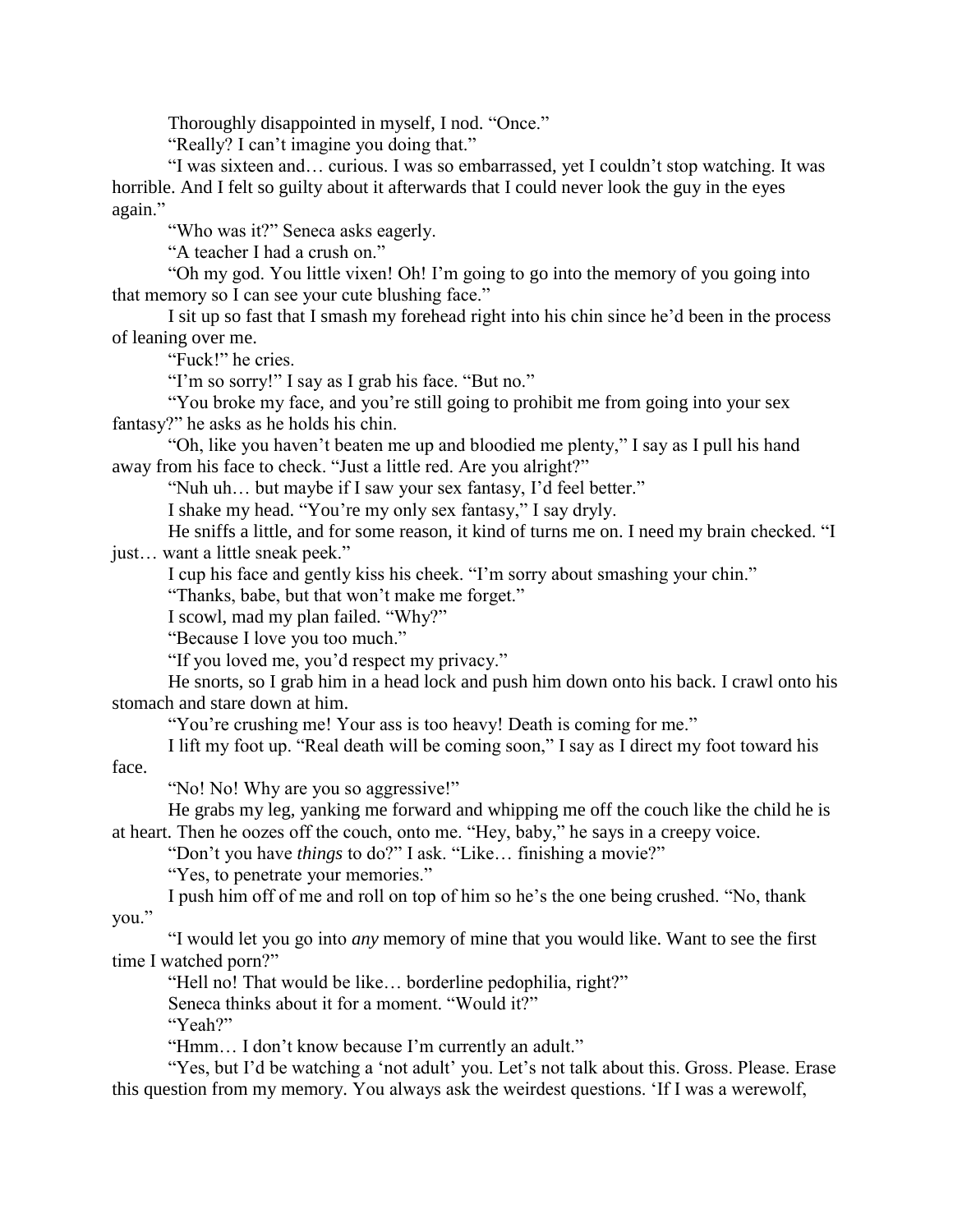would you let me fuck you as a wolf?' Or 'If I was a merman, would you let me fuck you on top of a whale?"

"Those are important questions!" He chuckles as he looks down at me. "Alright, how about the first time I met you?"

"That's a strangely normal suggestion, but… I was there too."

"Actually, you weren't."

"I wasn't?" I ask in surprise.

"Well… not really."

He pulls me down against him, and I set my head on his chest and close my eyes. "Can you pull us into the memory?"

I take his hand in mine and think about the first time he met me.

When I open my eyes, I'm in a small room and find a younger Seneca standing beside me. He doesn't look any younger, it was only a couple years ago, but his hair is a little longer and his facial hair is borderline a beard. He's standing next to Keith as they watched a man through a one-way mirror.

The current Seneca is standing on my left, hand still held tightly. "This was the first time I saw you."

The past Seneca turns to Keith. "I just… I don't know. My boss thought this could be a good opportunity, but… a part of me thinks I need to quit law enforcement. I haven't been happy in it for a couple of years now."

Keith nods. "That's what Patterson was saying. But this could be a good opportunity. It's completely different than your last job. It's specialized, and you'll mostly be working with one partner. Patterson says that you're a good cop and he'd hate to see you leave law enforcement. I've never worked with you, but if Patterson is saying something good about you, I know you must be a good cop. Now it's none of my business why you think you need to leave or what the issue is, but I have a special detective who I think also needs some help. And you might be the helping hand he needs."

"I… I'll… see."

"You must be at least slightly interested, or you wouldn't have shown up."

"I showed up more for Patterson than I did for myself, I think." Past Seneca shifts his attention to the man sitting in the room.

Keith turns to see what he's looking at. "We believe he raped a woman who'd been staying in a motel. He was next door to her, and she said that he pushed her into the room and assaulted her. He claims he didn't, and we have no proof to back up either claim."

The door to the room they're staring into opens, and I watch myself walk in. I'll never get used to seeing myself in a memory. I walk over to the chair and sit down. Without saying a word, I reach out and touch the man's arm.

"That's all he needs to do and he can find the memory?" Seneca asks curiously.

"To my understanding. I've worked with Chevy for many years, but he doesn't talk about the process much. When he was a kid and it became known what he could do, the police department grabbed onto him and forced him to help them so many times. I mean… suddenly, we have the power to confirm things that would have always been seen as a secret. He could tell us where they hid the weapon. How they did it, what they did. No criminal was safe from him."

"But they were also making a child see things a child should never see."

Keith nods. "Correct. I hated it because I could see how much it hurt him. So once I had some power of my own, I pulled him in with me. Chevy may say that he's here because he wants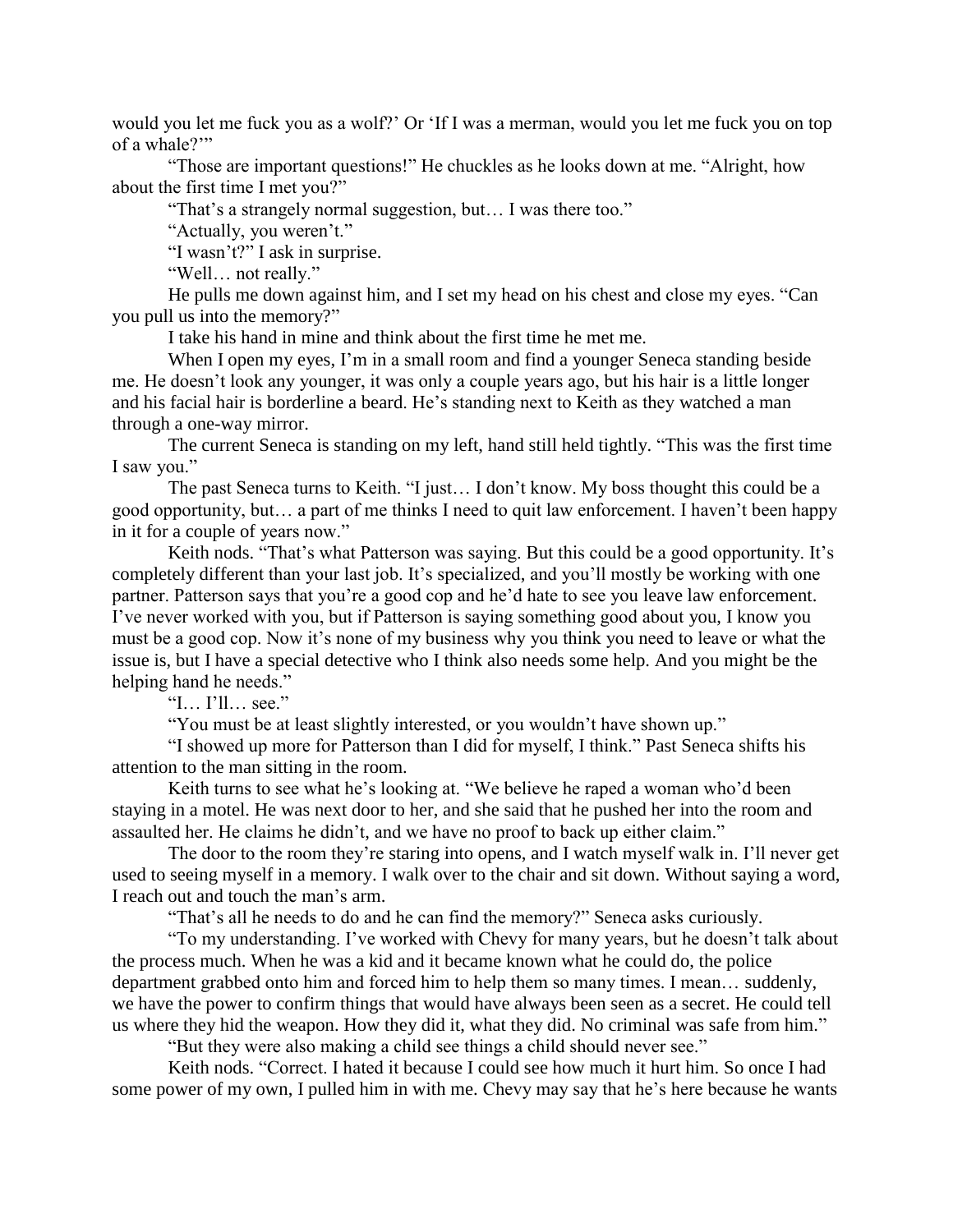to be, but he never had much of a choice. He's too kind of a man to live with the ability to save others and do nothing with it."

"So… I would have to see these things as well," Seneca seems to realize.

"You would. And not everyone can handle it."

"But right now… he's doing it alone." It's almost a whisper.

"He is."

"It'd have to be awful facing it alone every time."

"I think it would."

By that point, past me has pulled myself from the memory. I slowly stand up and walk to the door. From here, I can't see my face, but I don't have to to know what expression I'm wearing.

"You can think about it. It's not an easy job, but Chevy tells me he does it because he can stop people like that man from ever hurting anyone again. If it wasn't for him, that man would be left to walk free and hurt others."

Seneca sets his hand against the glass. "I want to help… but I don't know if I can. Or if my gift will even allow me to help, but I want to try. If it doesn't work… then I'll go back to my plan of leaving law enforcement."

Keith smiles at him. "Sounds good. I'm very happy to have you join the team," he says as he pats him on the back.

They step out of the room and I follow them. That's when Seneca notices past me about fifteen feet down the hallway, leaning against the wall. He watches me for a long moment before Keith notices.

"I'll go talk to him. If you have any questions, let me know," Keith says.

"I will," Seneca says, eyes never leaving me. Then he seems to force himself to turn around and walk away. For some reason, I find myself still following him.

"Keith told me someone was coming to watch but he didn't tell me who," I say as I look at the current Seneca.

"I still don't know why I joined you… I was so unhappy with myself. It was a combination of me thinking I needed to leave and them thinking they needed to put me somewhere safer that led me to this decision. I was *so* close to just putting in my two weeks' notice when I was asked to stop in and talk to Keith. That moment… when I saw what you did… has completely changed my life," he says as he looks over at me. "*You* have changed my life more than you could even… *understand*."

"You acted so carefree and goofy and… just *you* when you walked into that office the day I met you."

"I was always good at hiding my feelings. After Gabby died… I became a master at pretending like everything was perfect on the outside while suffering on the inside."

"You'd never hide anything like that from me again, would you?" I ask.

He smiles at me and it's completely genuine. "Of course not. I can't hide anything from you."

I look down at his hand that I'm still holding before lifting it up and kissing it. "You better not."

"Or what? You'll spank me?"

"I'll pull you into the memory of us watching the old people having sex." His eyes get wide. "I really want to see that. I want to relive that moment!" I snort. "That was supposed to be punishment!"